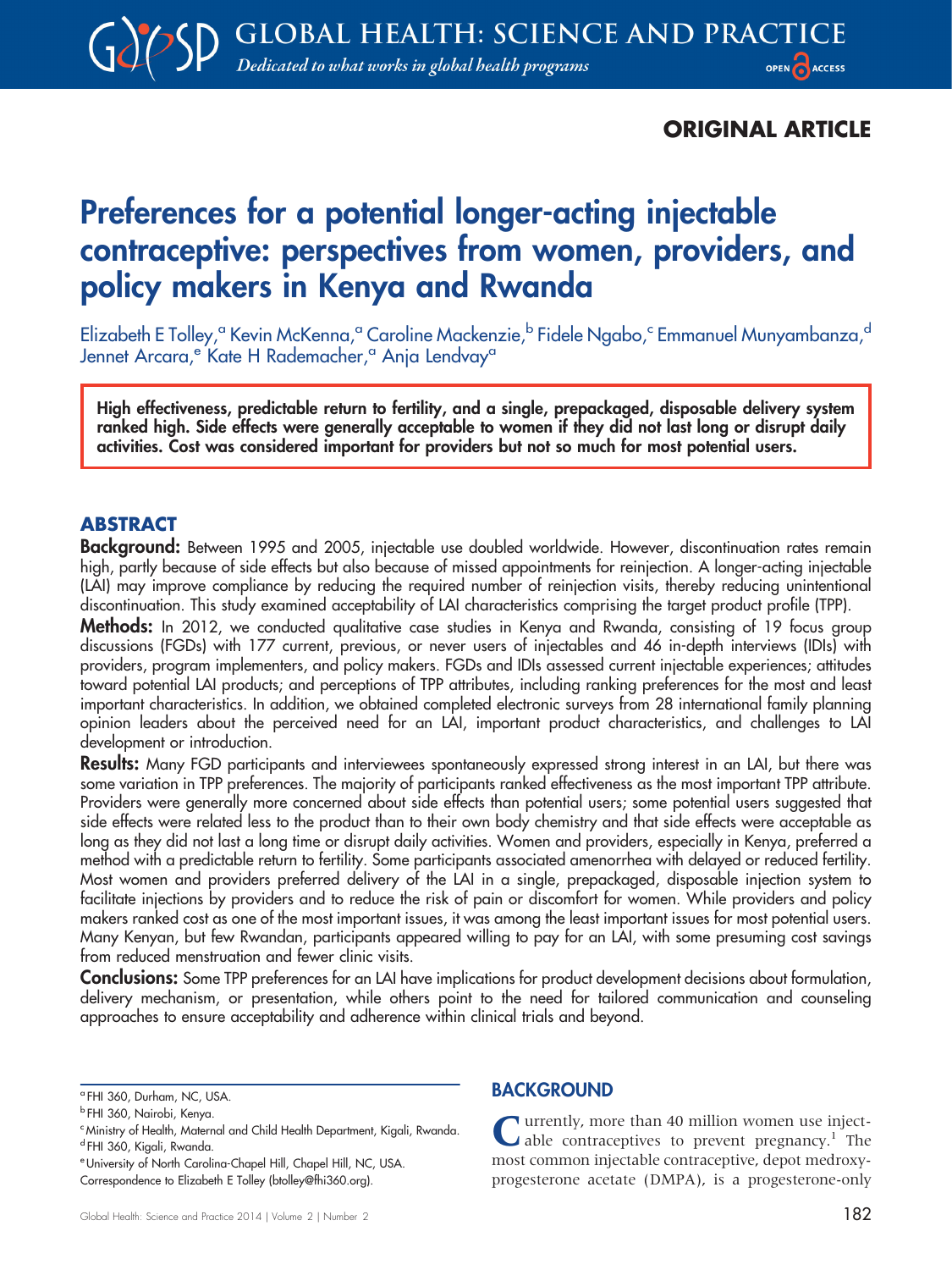product administered through a single intramuscular injection in the upper arm or buttocks that lasts for 3 months. Other injectable contraceptives include 1-month combined hormonal products and a 2-month progesterone product.<sup>2</sup>

Between 1995 and 2005, injectable contraceptive use doubled worldwide. $3$  In sub-Saharan Africa, more than one-third of modern contraceptive users currently rely on injectable contraceptives.4 Dramatic increases in injectable uptake have occurred in several African countries, including Kenya and Rwanda.5,6 However, injectable discontinuation is high, due in part to women experiencing menstrual and weight changes or other side effects.<sup>7-12</sup> Additionally, as many as 40% of injectable users unintentionally discontinue due to missed appointments for reinjection.13,14 Injectable users who are late for a reinjection are often asked to return to the clinic during their next menses, increasing the likelihood of pregnancy before the next injection.<sup>15</sup>

A longer-acting injectable (LAI) lasting for at least 6 months could prove to be a valuable addition to the method mix by decreasing the number of visits required of clients per year, thereby improving compliance and increasing effectiveness during typical use of the method. With funding from the Bill & Melinda Gates Foundation, FHI 360 is spearheading efforts to develop an LAI that would provide protection for a minimum of 6 months. Approaches under consideration include: (a) increasing the dosage of an existing injectable formulation, (b) altering the administration or injection site, or (c) identifying drug delivery systems that could prolong the release of the drug.

This research aimed to inform the development process of an LAI by providing a more in-depth understanding of the perspectives of potential users, providers, and opinion leaders on the target product profile (TPP), which identifies desired and minimally acceptable product characteristics related to such aspects as effectiveness and side effect profile. The results are intended to help inform the selection of potential product formulations for early proof-of-concept testing as well as for later product development efforts. Another paper is planned to present and discuss how TPP characteristics may affect health systems and introduction decisions more broadly. Such decisions will influence women's access to an LAI by affecting the method's affordability, availability, and ease of adoption, further affecting how well potential users can adhere to and sustain use of the new method.

### **METHODS**

Between June and September 2012, we conducted qualitative case studies in Kenya and Rwanda, 2 countries with high levels of injectable contraceptive use but different service delivery environments. In each country, we recruited providers, including nurses, counselors, and community health workers (CHWs) as well as potential users from private- and public-sector clinics in the capital city and several peri-urban or rural areas.

Research assistants approached women in clinic waiting rooms to inform them about the study. The research assistants screened interested women to ensure they were 18–50 years old, and they provided women with an informational voucher to attend a focus group discussion (FGD) with current and previous injectable users or with women who had never used injectables.

Policy makers represented the Ministry of Health, public sector, and private sector/nongovernmental organizations (NGOs).

In total, we conducted 19 FGDs with 177 women [\(Table 1](#page-2-0)) as well as in-depth interviews (IDIs) with 27 service providers (15 in Kenya and 12 in Rwanda) and 19 policy makers and program implementers (12 in Kenya and 7 in Rwanda). FGDs were conducted in the local language by trained female interviewers following a topic guide to explore potential users' DMPA-related knowledge and experiences; to discuss new LAI approaches; and to explore LAI characteristics identified in the TPP. IDIs were conducted by male or female interviewers in English, French, or the local language, following a similar guide.

During the FGDs and IDIs, interviewers used illustrations depicting each TPP characteristic to facilitate discussion. At the end of each FGD or IDI, the interviewers presented the illustrations to the participants again and asked them to prioritize the 3 most important and 3 least important product characteristics in the development of a new LAI. FGD participants had to reach consensus. (In 2 FGDs, participants split into 2 groups and provided 2 separate rankings.)

IDIs and FGDs were audio-recorded, translated into French or English, and transcribed. The documents were then uploaded into NVivo 9, and the information was coded and analyzed thematically. We wrote detailed memos describing subthemes related to each main code, including each of the TPP characteristics. We

Between 1995 and 2005, injectable use doubled worldwide, but discontinuation remains high due to side effects and missed reinjections.

By reducing the number of reinjection visits, a longer-acting injectable could potentially improve compliance and reduce unintentional discontinuation.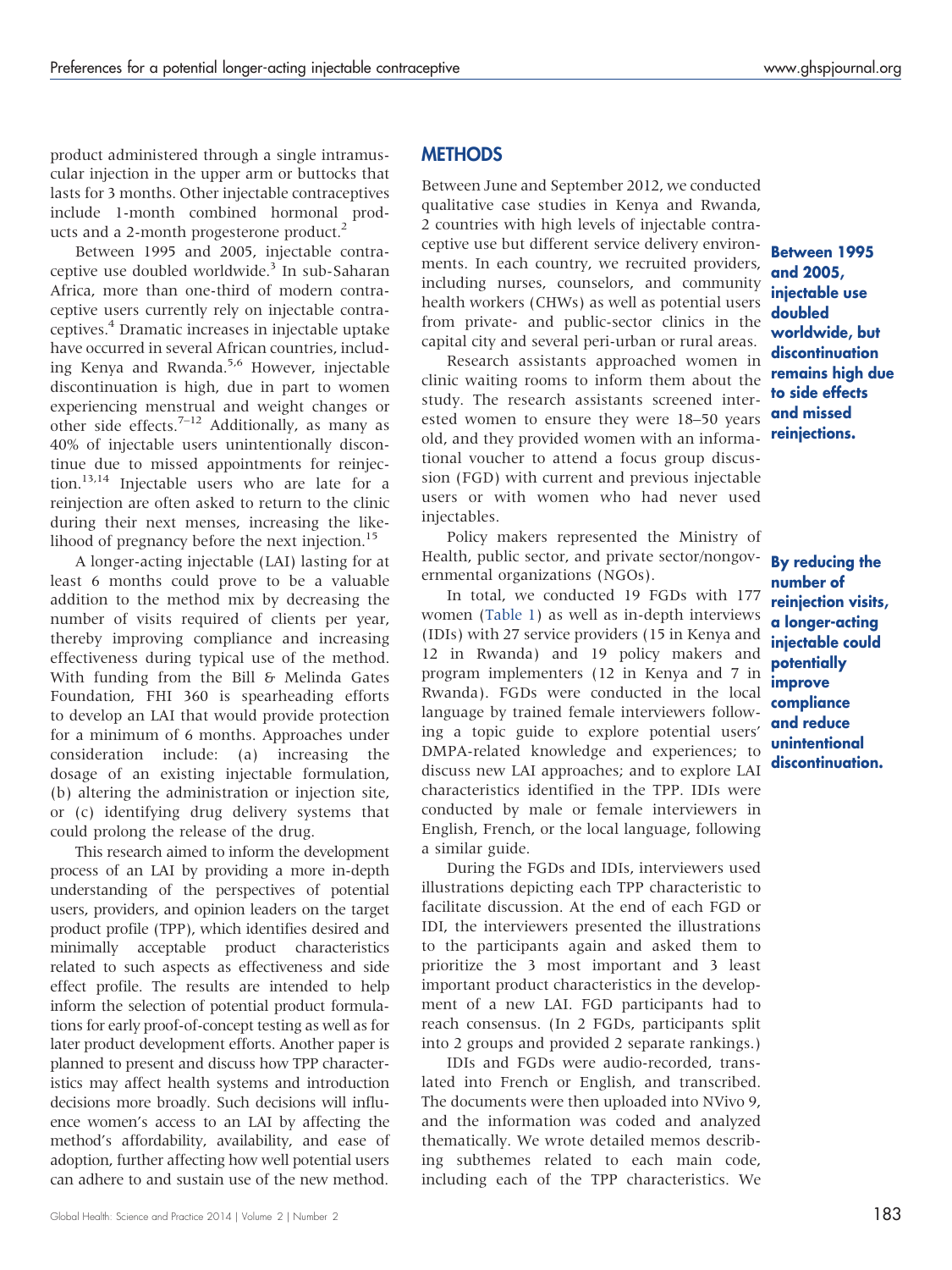<span id="page-2-0"></span>

| <b>FGD</b>     |            |                      |                                       |                     |                  |
|----------------|------------|----------------------|---------------------------------------|---------------------|------------------|
| <b>Number</b>  | Location   | <b>Facility Type</b> | <b>Experience With Injectable Use</b> | No. of Participants | Mean Age (Range) |
| Kenya          |            |                      |                                       |                     |                  |
| 1              | Urban      | Public health center | Current and past users                | 10                  | $28.1(21-38)$    |
| 2              | Urban      | Public health center | Never users                           | 8                   | 36.7 (18-45)     |
| 3              | Peri-urban | Public hospital      | Current and past users                | 11                  | $27.7(21-37)$    |
| 4              | Peri-urban | Public health center | Current and past users                | 8                   | 25.2 (20-32)     |
| 5              | Urban      | NGO health center    | Current and past users                | 10                  | $31.0(23 - 40)$  |
| 6              | Urban      | NGO health center    | Current and past users                | 8                   | 29.4 (25-37)     |
| 7              | Urban      | NGO health center    | Never users                           | 9                   | $30.3(23 - 36)$  |
| 8              | Peri-urban | Public health center | Current and past users                | 10                  | 29.9 (22-40)     |
| 9              | Peri-urban | Public health center | Current and past users                | 11                  | 29.4 (25-38)     |
| 10             | Peri-urban | Public hospital      | Never users                           | 8                   | $31.6(20-42)$    |
| Total          |            |                      |                                       | 93                  |                  |
| Rwanda         |            |                      |                                       |                     |                  |
| 1              | Rural      | Public CBD           | Current, past, and never users        | 10                  | 32.4 (24-50)     |
| $\overline{2}$ | Rural      | Public health center | Current and past users                | $\overline{7}$      | 30.7 (26-39)     |
| 3              | Peri-urban | Public health center | Never users                           | 13                  | 28.0 (20-39)     |
| 4              | Urban      | Public hospital      | Never and past users                  | 11                  | $28.4(21-37)$    |
| 5              | Rural      | Public CBD           | Current users                         | 8                   | 37.7 (28-44)     |
| 6              | Rural      | Public health center | Current and past users                | 9                   | $31.3(21-40)$    |
| 7              | Rural      | Public CBD           | Current and past users                | 9                   | $34.8(21 - 44)$  |
| 8              | Urban      | Public hospital      | Current users                         | $\overline{7}$      | 28.6 (22-35)     |
| 9              | Urban      | NGO health center    | Current, past, and never users        | 10                  | $31.9(25 - 44)$  |
| Total          |            |                      |                                       | 84                  |                  |

also created Excel matrices to examine variations in subthemes by country and participant type.

In addition to the IDIs and FGDs, we distributed an electronic survey to 95 individuals from international funding agencies, foundations, NGOs, and universities who were identified as international family planning opinion leaders by peers. Organizations included the International Planned Parenthood Federation, the United Nations Population Fund, the World Health Organization, the U.S. Agency for International Development, Abt Associates, the Population Council, Management Sciences for Health, Marie Stopes International, and others. We received 28 responses. The opinion leaders were asked openended questions about whether they perceived a need for an LAI; what characteristics would be important; and what challenges might exist related to LAI development and introduction. Responses were organized into a matrix by topic.

The study was approved by FHI 360's Protection of Human Subjects Committee and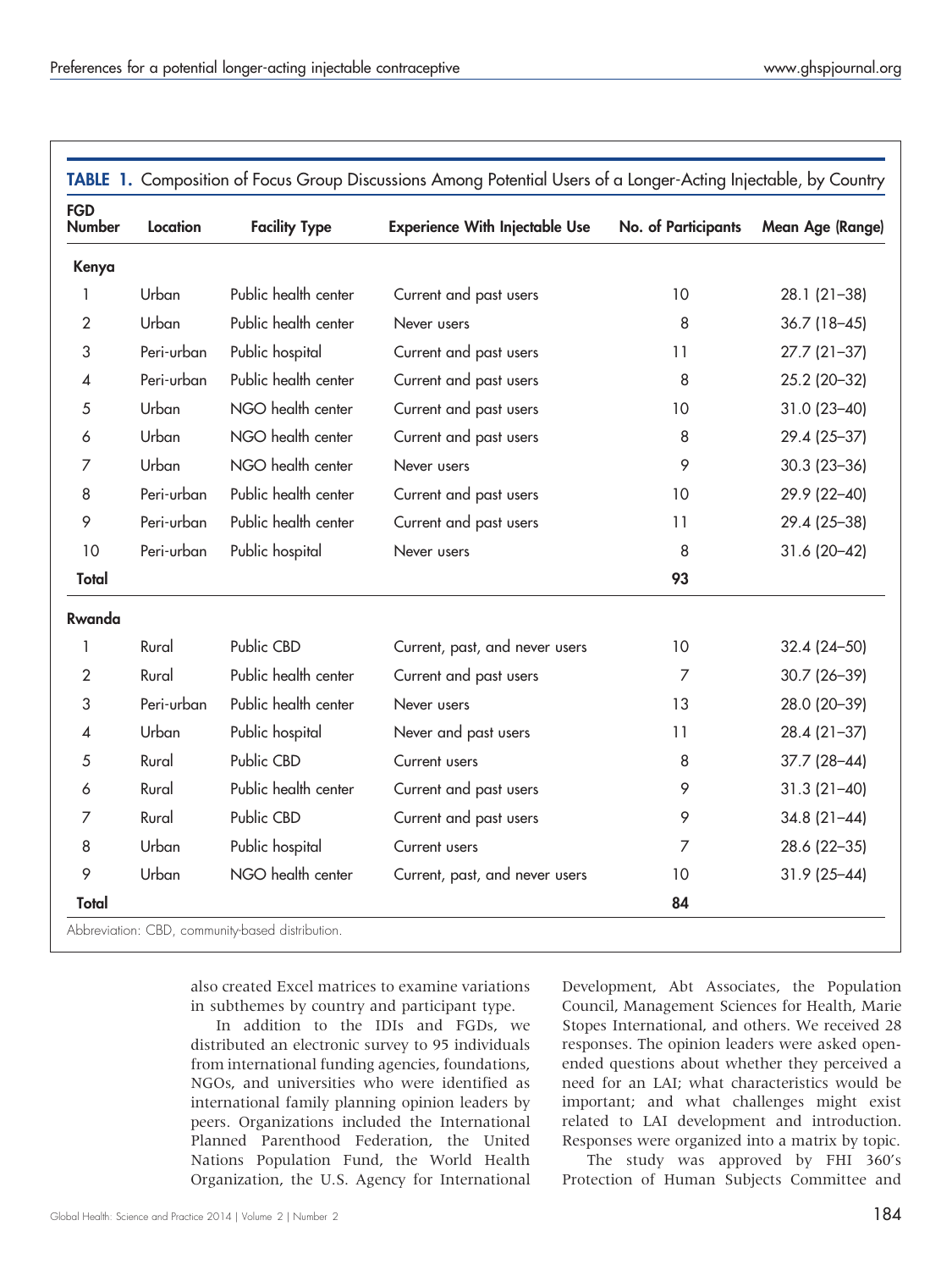

by the Institutional Review Boards in Kenya and Rwanda.

### RESULTS

The conceptual framework in Figure 1 provides an overview of the themes we analyzed and their relationship to LAI acceptability. Many women and providers/policy makers spontaneously expressed strong interest in an LAI. In general, we found that women's interest in an LAI was informed by specific TPP product characteristics that influenced how well the product fit their fertility desires. However, for providers, policy makers, and international opinion leaders, interest in an LAI was informed by its contribution, relative to other temporary or long-acting contraceptive methods, to a country's method mix.

In addition, participants' attitudes toward specific product attributes were often framed in terms of their experiences with using or providing other available contraceptive options. These experiences were influenced by individual, sociocultural, and health systems contexts that led to some interesting variations in attitudes and preferences by participant type (providers versus potential users) and by country.

[Figure 2](#page-4-0) presents the most and least important product attributes of a new LAI ranked by the participants, while [Table 2](#page-5-0) shows the 3 most and 3 least endorsed attributes by country and participant type. (Rankings of providers and policy makers were counted individually while rankings of women were counted per focus group.) The majority of participants ranked effectiveness as one of the most important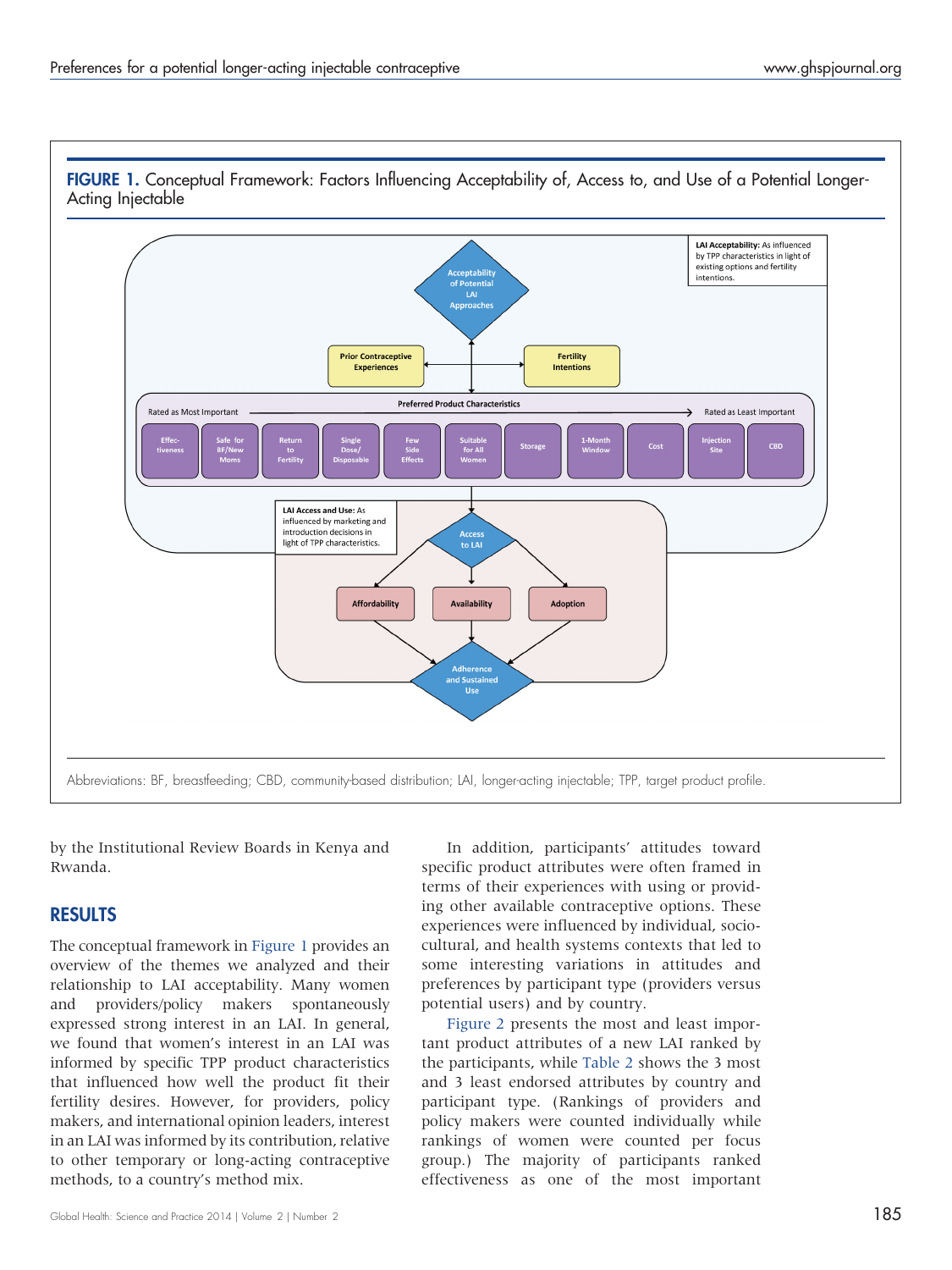

<span id="page-4-0"></span>FIGURE 2. Most and Least Important Attributes of a Potential Longer-Acting Injectable, Ranked by Women, Providers,

characteristics of a new injectable. However, there was less agreement on many other characteristics.

In this paper, we describe in detail participants' perspectives on several TPP characteristics with high, low, or variable consensus across participant groups. For each selected characteristic and TPP description, we first describe how past contraceptive experiences shape participants' assessment of its importance and then transition to how the characteristic affects hypothetical LAI acceptability. We also indicate when such perspectives diverge between potential users and providers or by country, and how they compare to responses from the international opinion leaders.

High effectiveness was ranked the most important characteristic of a potential longer-acting injectable by most participants.

### Effectiveness: 99% Effective in Preventing Pregnancy When Used Correctly

Being at least 99% effective was ranked as the most important LAI characteristic by most participant groups from the 2 country case studies, but mentioned by only 7 of 28 international opinion leaders as a critical characteristic, probably because they assumed high effectiveness was a given. As one opinion leader noted, ''Safety and efficacy are of course a no-brainer.''

Despite strong endorsement from Kenyan and Rwandan participants, their understanding of ''effectiveness'' was often based less on a quantitative understanding of rate and more on subjective experiences with other contraceptive methods. About a dozen potential users and providers incorrectly suggested that ''all other contraceptive methods are 100% effective,'' so an LAI should also be 100% effective. Similarly, a Kenyan provider said:

I have never heard [of] any person who has ever used Depo and still conceived when the method was used correctly.

In contrast, twice as many women believed that no method was completely effective. A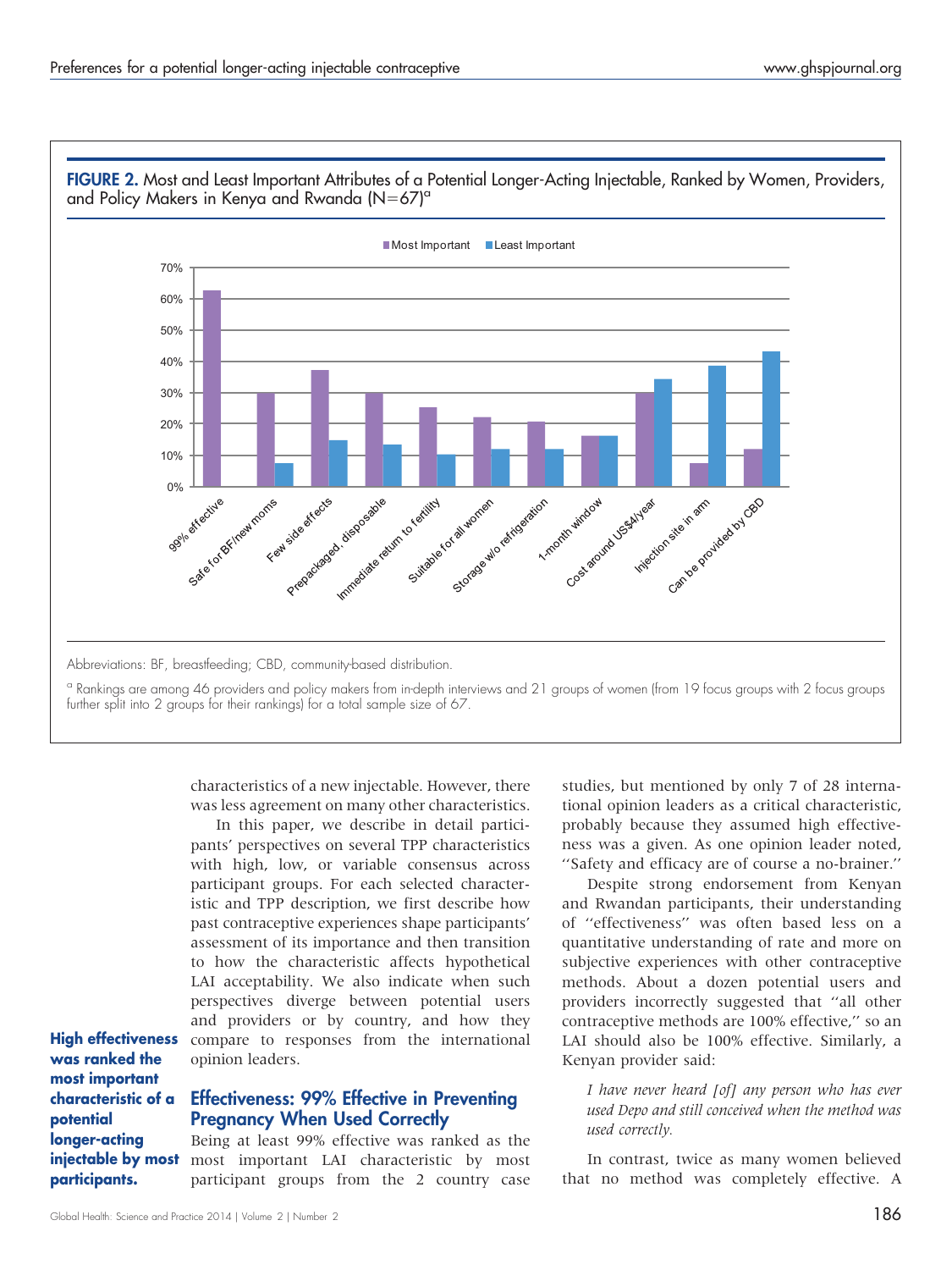|                          |                        |                          | Most Important                                                       |                          |                          |                          |                          |        | Least Important  |                 |                                                                                                                                                                                            |
|--------------------------|------------------------|--------------------------|----------------------------------------------------------------------|--------------------------|--------------------------|--------------------------|--------------------------|--------|------------------|-----------------|--------------------------------------------------------------------------------------------------------------------------------------------------------------------------------------------|
|                          | <b>Potential Users</b> | Providers                |                                                                      |                          | Policy Makers            |                          | <b>Potential Users</b>   |        | <b>Providers</b> |                 | Policy Makers                                                                                                                                                                              |
| $\sigma$<br>Keny         | Rwanda                 | Kenya                    | Rwanda                                                               | Kenya                    | Rwanda                   | Kenya                    | Rwanda                   | Kenya  | Rwanda           | Kenya           | Rwanda                                                                                                                                                                                     |
| $\overline{\phantom{0}}$ | $\sim$                 | $\overline{\phantom{0}}$ | $\mathbf{\Omega}$                                                    | $\overline{\phantom{0}}$ | $\overline{\phantom{0}}$ |                          |                          |        |                  |                 |                                                                                                                                                                                            |
| S                        |                        |                          | $\sim$                                                               |                          |                          |                          |                          |        |                  |                 |                                                                                                                                                                                            |
| $\sim$                   |                        | $\sim$                   |                                                                      | S                        |                          |                          | $\sim$                   |        |                  |                 | $\sim$                                                                                                                                                                                     |
|                          |                        |                          | $\overline{\phantom{0}}$                                             |                          |                          |                          |                          |        |                  | S               |                                                                                                                                                                                            |
| S                        | $\sim$                 |                          |                                                                      |                          | $\sim$                   |                          |                          |        |                  |                 |                                                                                                                                                                                            |
|                          |                        | S                        | $\sim$                                                               |                          | $\sim$                   | $\sim$                   | $\overline{\phantom{0}}$ |        |                  | S               |                                                                                                                                                                                            |
| ς                        |                        | S                        | က                                                                    | $\mathbf 2$              |                          |                          | S                        |        |                  |                 |                                                                                                                                                                                            |
|                          | S                      |                          | S                                                                    | S                        | S                        | S                        |                          |        |                  |                 |                                                                                                                                                                                            |
|                          |                        |                          |                                                                      |                          |                          |                          |                          | S      | $\mathbf{\sim}$  | $\mathbf{\sim}$ | က                                                                                                                                                                                          |
|                          |                        |                          |                                                                      |                          |                          | S                        | S                        |        | S                |                 |                                                                                                                                                                                            |
|                          |                        |                          |                                                                      |                          |                          | $\overline{\phantom{0}}$ | $\overline{\phantom{0}}$ | $\sim$ |                  |                 |                                                                                                                                                                                            |
|                          |                        |                          |                                                                      |                          |                          |                          |                          |        |                  |                 |                                                                                                                                                                                            |
|                          |                        |                          | Abbreviations: BF, breastfeeding; CBD, community-based distribution. |                          |                          |                          |                          |        |                  |                 | <sup>a</sup> In Kenya, rankings are among 10 groups of potential users, 15 providers, and 12 policy makers. In Rwanda, rankings are among 9 groups of potential users, 12 providers, and 7 |

<span id="page-5-0"></span>Г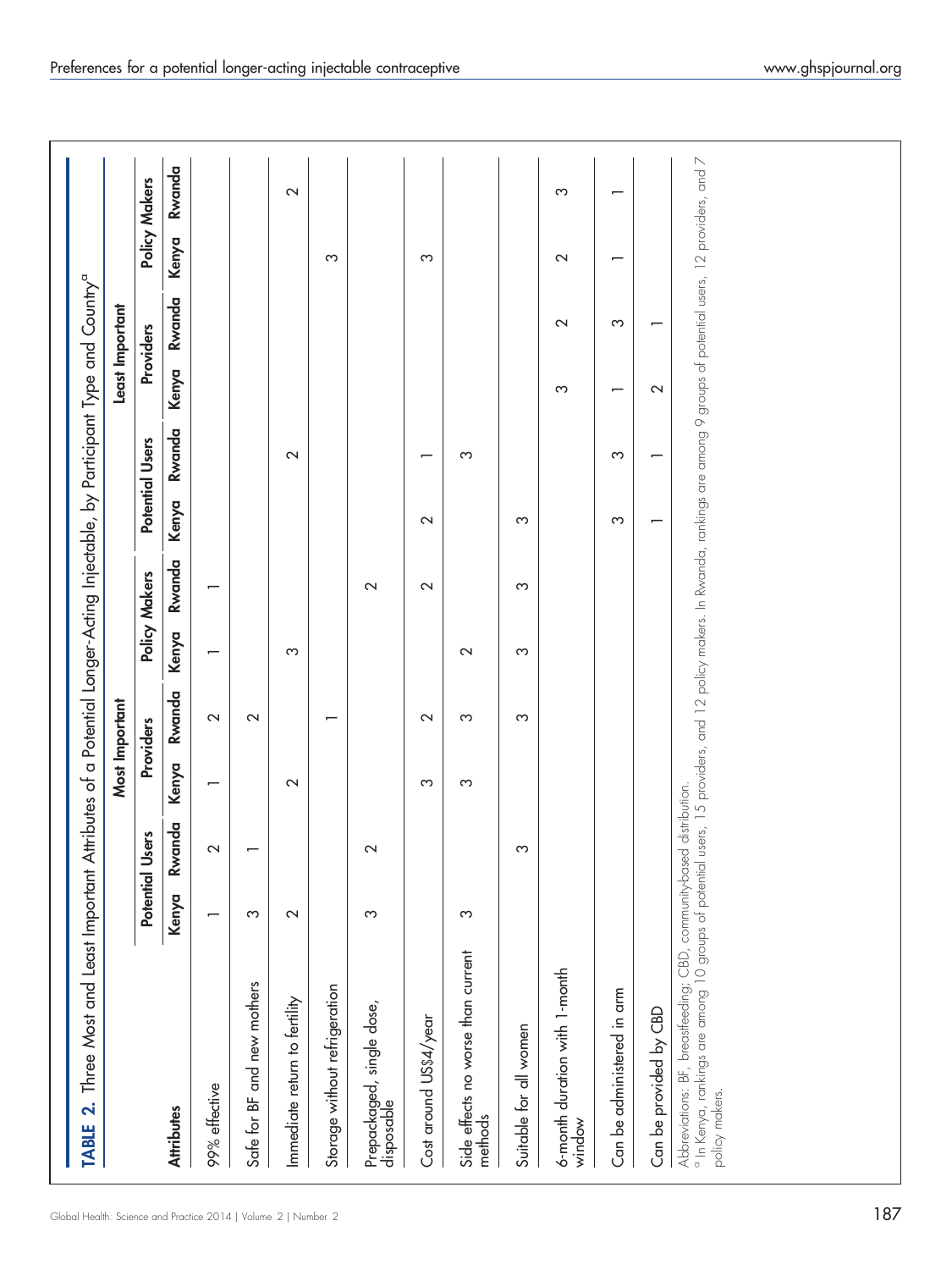A subcutaneous injection was viewed as being less effective than an intramuscular injection by some participants.

Kenyan woman who had never used injectables acknowledged:

It's okay [if the method is 98% or 99% effective] because there are no methods that are 100% [effective].

A handful of past and never users set minimum effectiveness as low as 45%–50%, before other FGD participants clarified the meaning of effectiveness rates.

DMPA and Other Contraceptive Experiences: More generally, women and providers thought of an LAI as extending the period of protection of the existing DMPA injectable, making it even easier and more convenient to use. In both countries, potential users and providers frequently contrasted the reliability of the 3-month injectable to women's experiences using oral contraceptive pills. For example, a young Rwandan injectable user explained:

Usually, what's good about the 3-month injectable is that you are at ease for 3 months. It's only important not to forget the date to go back [to the clinic]. It's not like with pills that you can forget to take.

Despite a widespread perception that current injectable contraception was highly effective, some women in almost all Kenyan FGDs and half of Rwandan FGDs also described instances of their own or another's unplanned pregnancy while using injectables. Such instances were usually attributed to returning late for a reinjection. However, in 7 FGDs in Kenya, participants attributed contraceptive failure to the possibility of being administered a ''fake'' or an expired drug. This concern led one Kenyan contraceptive user to choose pills:

… because I'm assured of not getting pregnant when I'm on the pills, unlike the injection where some people are injected with water instead of the drug.

Effectiveness and LAI Approaches: Potential users and providers had little problem imagining how to achieve a highly effective LAI based on increasing the dose of an existing hormone. However, some participants wondered how other approaches to achieving an LAI might work. For example, a subcutaneous injection was viewed by some as likely to be less effective. One Kenyan woman from a non-injectable user group wondered:

How is the drug going to move? … Because when you are injected, they usually target a vein that is going to transport the medicine all over. So if it is under the skin, where are they aiming it? [I would prefer it to be injected] deep in the muscles, so I am sure it is going to reach the veins and the medicine will be transported all over.

Such views emerged strongly in 2 Kenyan FGDs of non-users as well as in 1 FGD of current or past injectable users. Another Kenyan woman indicated:

Okay for less pain, I would prefer under the skin, but to be sure it will work, I would go for the deeper one.

In Rwanda, at least a few participants in FGDs of current, past, or never users also suggested that an intramuscular injection might be more effective than a subcutaneous one. However, slightly more Rwandan potential users had a clear preference for subcutaneous injections, which they believed would be less painful.

### Side Effects: No Worse Than Currently Available Hormonal Methods/Injectables

Providers, potential users, and opinion leaders had different perspectives on the relative importance for a new LAI to minimize side effects. Among all Kenyan focus groups as well as among providers in both countries, ensuring that LAI side effects are no worse than currently available methods was among the 3 most endorsed characteristics. In contrast, it was ranked as a least important characteristic among potential users in Rwanda.

When opinion leaders were asked about important considerations for an LAI, the most frequent response, reported by 21 of 27 opinion leaders, was side effects. Some opinion leaders stated that the side effects associated with an LAI should be no worse than those associated with DMPA, while others expressed the hope that an LAI would have a better side effect profile than currently available injectables.

DMPA Experiences: Providers and potential user groups associated a number of side effects with current injectable use, including increased menstrual bleeding and amenorrhea, decreased libido, weight changes, headaches, and dizziness. Certain side effects—especially heavier or prolonged bleeding and decreased libido could disrupt marital relations and/or work patterns, making them less tolerated than other side effects. The possibility of discreet contraceptive

Minimizing side effects was more important for potential users in Kenya than in Rwanda.

Side effects, such as increased bleeding and decreased libido, that disrupt marital relations or daily activities were less tolerated than other side effects.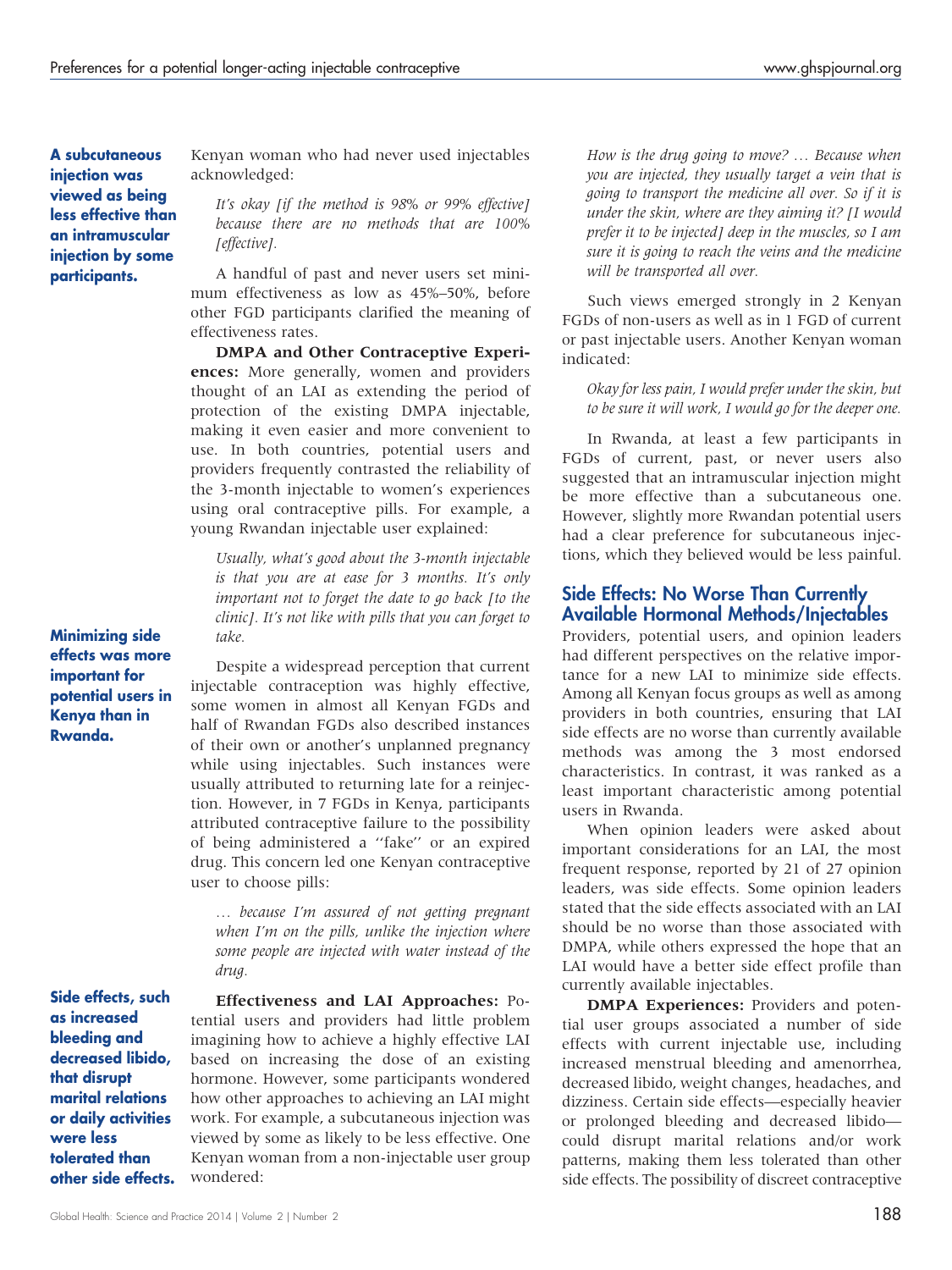use was cited by several Kenyan policy makers and at least a dozen women in each country as an important reason to use the injectable.

In Rwanda, a 38-year-old injectable user with 4 children described her symptoms:

I am using the 3-month injectable but I bleed and don't dry out. Currently, I have some serious problems with my husband because I am turning him away; we're not really on good terms. Sometimes he asks me to stop; he also asks me why I am using it.

A community health worker in Rwanda suggested:

Prolonged or heavy bleeding and also decreased sexual desire [weigh most on clients]. What is not very worrisome [for women] is amenorrhea. But weight gain is also a problem for women because the way they change shape is really noticeable and rapid. And then having no desire for your husband even though he is the one who brought you from your parents' home is also a problem. And this bleeding that happens unexpectedly and lasts for weeks also becomes bothersome.

Women in both countries believed that certain side effects were interconnected. For example, in 3 of 9 Rwandan FGDs and 7 of 10 Kenyan FGDs, some women associated amenorrhea with the possibility of swelling, weight gain, abscesses, infertility, or cancer. A Kenyan injectable user said:

When in my second year of using the injection, I completely stopped getting my periods. My stomach started to swell, and it reached a time instead of the period, I was very wet in my vagina and my sexual desire diminished.

On the other hand, not all side effects were viewed negatively. Several women in Rwanda and one in Kenya appreciated weight gain due to injectable use. Several dozen participants, including 6 Kenyan providers/program managers and potential users from both countries, associated amenorrhea with time and cost savings. One rural injectable user in Rwanda explained:

The first advantage [of the injectable] is that you don't see your period and so you don't spend money buying Kotex or soap to wash your sanitary napkins. You have that money for other things.

Women indicated that most contraceptive methods had side effects. Indeed, women's descriptions of side effects related to pills, injectables,

and implants—and sometimes even intrauterine devices (IUDs)—were similar. They also indicated that side effects were frequently transitory. For many women, side effects were problematic only if they lasted a long time or were so severe that they disrupted women's normal routines. In such cases, they might assume that the contraceptive method being used did not suit their bodies, leading them to discontinue or switch methods.

Side Effects and LAI Approaches: A common concern about a potential LAI, particularly among women who had already experienced side effects with DMPA, was that it might double the intensity of side effects. In several FGDs and IDIs, participants suggested that developing a nonhormonal LAI would be preferable, although some equated such nonhormonal approaches to the IUD, which was also considered to cause side effects for many women. A current implant user from Rwanda reported:

Even the 3-month one [injectable] caused me serious bleeding and an excess of hormones above those already in my body. In my opinion, they should try to lower the quantity of hormones or just simply [make] a product without any hormonesand many would choose this method. Because when others see the effect that [the 3-month injectable] had on me, or on someone else who had the same problems I did, they are afraid to run the same risk.

Others believed that women's experiences with injectable contraception were variable and related to their body's own chemistry. Consequently, if a woman did not experience side effects from a current hormonal method, she would be unlikely to experience them with a longer-acting one, as expressed by one Rwandan injectable user:

You see, if the injectable was given every 6 months instead of every 3 … that would be very good for me. I also think there wouldn't be any side effects, because we don't have any with the 3-month injectable we are using.

### Return to Fertility: Similar to Women Who Women preferred Have Stopped Using Nonhormonal **Methods**

In general, potential users were more concerned but a longer time than providers about return to fertility, and this frame could be characteristic was of more concern in Kenya than **acceptable if it** in Rwanda. In considering an LAI, women **were-predictable.** 

an immediate return to fertility,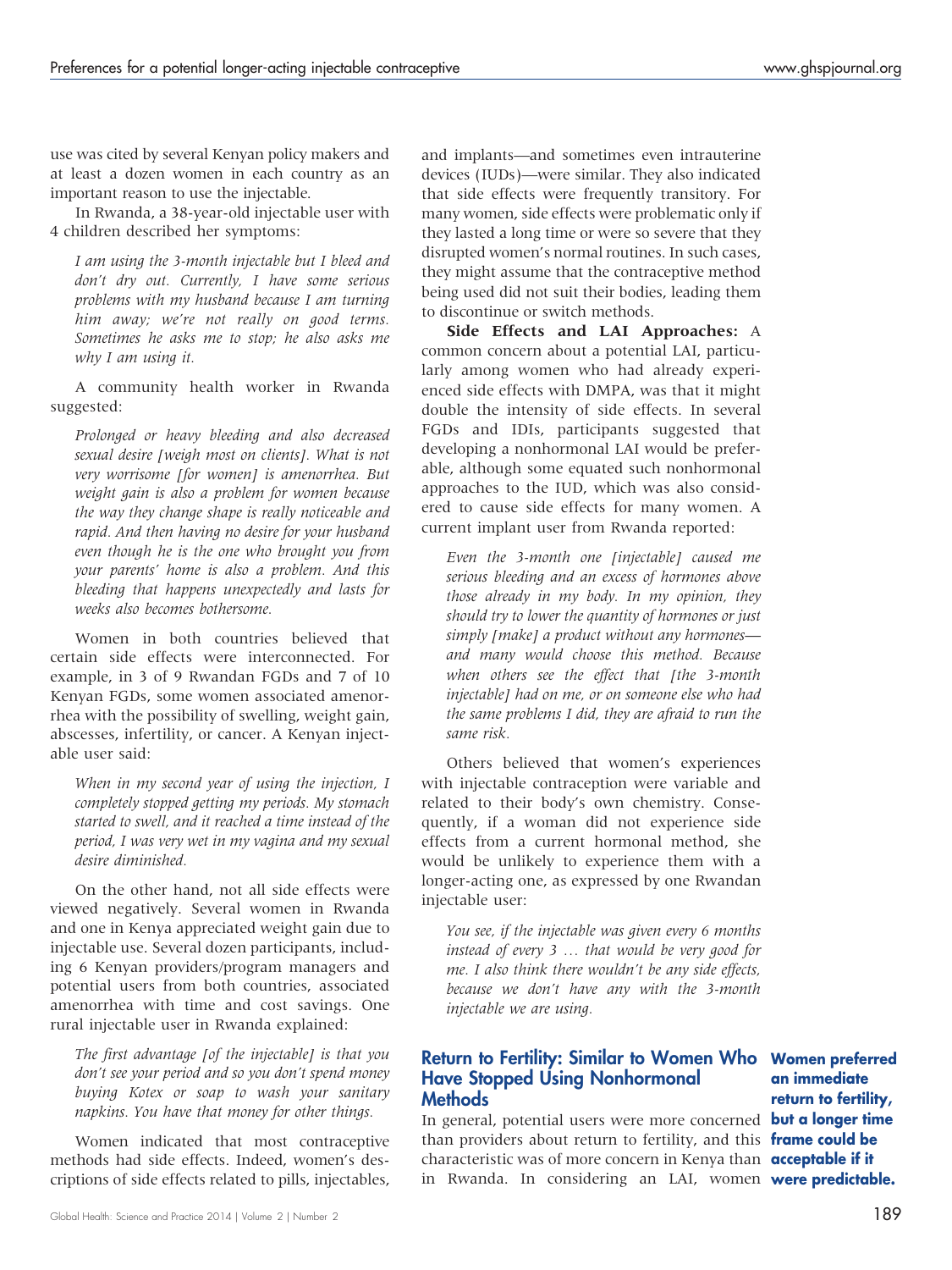preferred a product that provided an immediate return to fertility; however, a longer period of time—even as long as 18 months—could be acceptable, particularly if the time period were predictable. International opinion leaders generally agreed that return to fertility within a reasonable and predictable time frame was an important priority. One respondent stated:

Return to fertility could be problematic if it extended far beyond what we already have with the 3-month injection.

Another respondent noted that if an LAI were associated with a substantially longer return to fertility than DMPA, it ''would be a major issue for women.'' (Women who stop using DMPA become pregnant, on average, 10 months after their last DMPA injection.<sup>16</sup>)

DMPA Experiences: Many potential users and providers in both countries recounted stories about long delays in the return to fertility after injectable discontinuation. And, in more than half of Kenyan FGDs and one-third of Rwandan FGDs, some women believed that injectable contraception could lead to infertility. Delays were most commonly attributed to injectable-induced changes in menstruation—either heavy bleeding or amenorrhea—and frequently reflected fundamental misunderstandings about human anatomy and contraception. For example, a Rwandan woman associated heavy bleeding with fertility delays:

I know about a woman who was using the 3-month injectable and she was bleeding a lot, but later, when she wanted to have another baby and stopped using it, she waited a long time without getting pregnant—for at least 5 years. When she went to the doctor, she was told she would no longer be able to have children because the bleeding carried away her eggs—that little remained for her to conceive.

A Rwandan provider suggested that long periods of amenorrhea could lead to delays:

We can't say this to our clients, but our doctor here always tells us to counsel women to do a sonogram at least once a year, because they continue to use the 3-month injectable for a long time without knowing if the uterus has atrophied. And when the time comes to want to get pregnant, she doesn't conceive because the uterus has atrophied … she begins to worry.

Most Kenyan providers agreed that delays in the return to fertility were a concern for women, but even more so for partners. And while few providers suggested that there might be a connection between injectable use and infertility, delays in the return to fertility made some reluctant to counsel nulliparous women about injectable use. As one Kenyan provider reported:

The injectable cannot make one sterile—not unless you had [just] one good ovum … we tell them not to start using family planning when one has not given birth, because a woman can start using family planning and they don't have ova to conceive. You know, she will blame family planning and yet she is the one with the problem, or maybe that is the way she has been created. So, it is good to start using family planning when one has a child … That is why it is referred to as family planning.

Nevertheless, some women—and even some providers and policy makers—believed that other contraceptive methods were likely to induce even longer delays in the return to fertility, suggesting that return to fertility was somehow directly related to a method's duration of protection. In Kenya, a policy maker reflected:

Mmm … I guess probably it's sometimes explained [from the perspective of] a provider in terms of a continuum … With the oral contraceptive pill it's immediate; with the injectable it'll take a period from you know, 1–3 months, or even up to 6 months with the implant … and so, I think that depending on how it is explained to the client, [it] may be a cause of anxiety.

Return to Fertility and LAI Approaches: Acceptability of a longer return to fertility for an LAI seemed to depend on women's—and men's—fertility desires. If couples were looking for longer protection, they would not care about the long return to fertility. Furthermore, if the delay in return to fertility were predictable, many suggested that a longer return to fertility might be perceived as a benefit. A Rwandan provider said:

If this method had a return to fertility after 18 months for everyone, all women would use it because [if she wants to get pregnant in 4 years] … she'll use the method for  $1\frac{1}{2}$  years and she'll wait another  $1\frac{1}{2}$  years even though she's [already] stopped the method. I assure you it's like this. Even those who use implants or the IUD will remove them to use this injectable. Even me, my wife doesn't use the injectable but if it's like this, I will be interested in this long-acting injectable.

Women attributed delays in return to fertility to bleeding side effects of contraceptive methods.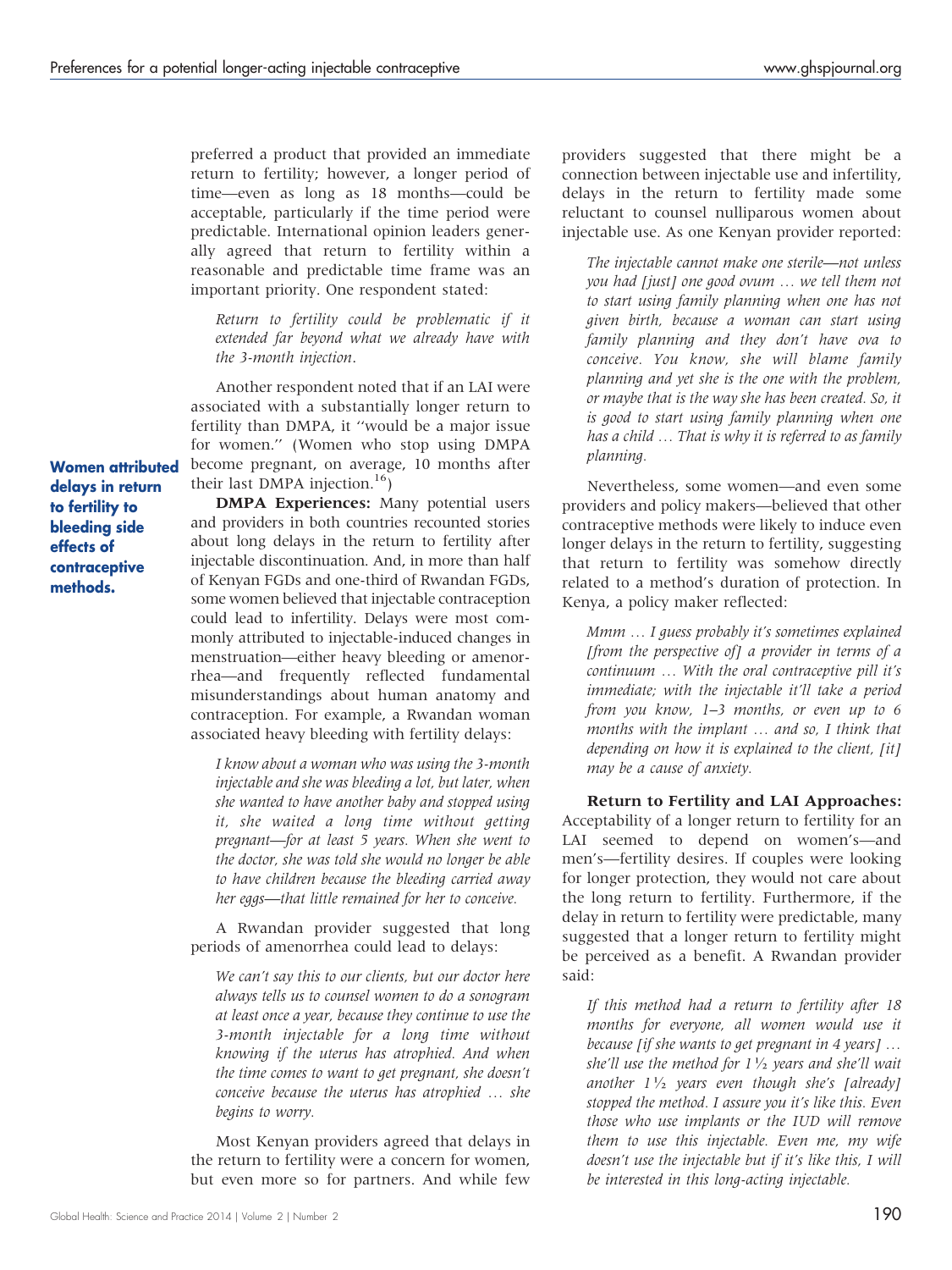Some, but not all, participants conflated the long contraceptive "tail" (the period in which the drug stops having an acceptable level of effectiveness but has not been fully eliminated from the body) with an extended period of effectiveness. Thus, some providers in both Kenya and Rwanda reasoned that:

Alternatively, you can calculate the time that you want to get pregnant and stop like a year before the time you wish to get pregnant. If you wanted to get pregnant after 3 years, you could use the new method for 2 years and stop, then you will get pregnant after 1 year, which will add up to 3 years.

Reacting to a similar argument in her discussion group, one Rwandan woman exclaimed:

I was thinking about what my colleague just said. When she just said that she'd stop the injectable when her child is 4 years old, is she sure that this injectable will be 100% [effective], so that when she stops, she'll spend 18 months without getting pregnant? Why do you put it in that kind of logic? With the injectable we normally use, you can stop and fall pregnant right away. Why don't you think it could be the same thing, remembering that it [fertility] also depends on each one's body?

Finally, several providers suggested that it would be very useful to identify a way to reverse the effect of the drug, so that women whose fertility intentions changed would be able to get pregnant more quickly. In Kenya, a provider proposed:

If there could be a way one would get an injection or drug to reverse back the medication any time they want a baby, instead of waiting for the whole period the drug would last, then that would be fine, like for instance the way one gets rid of pills and conceives almost immediately, or getting rid of [an] IUD.

A handful of potential users from different Kenyan FGDs also raised the possibility of manufacturing an antidote. As described by one non-injectable user:

So they have to go and look for this miti ni dawa [herbal treatment] so that they can go and wash their stomach … That is a traditional drink … herbs … that you take so that it can go and wash … those chemicals which is there.

### Delivery System: Single-Dose, Prepackaged, Disposable Injection System

Potential LAI approaches under consideration could result in changes to product presentation. For example, while the TPP aims for a single injection, increasing the dose of an existing formulation might require co-administration of 2 doses, whereas changes in the drug delivery system could require a 2-vial system.

For women in about one-third of the FGDs— **A single,** mostly in Rwanda—characteristics of product **prepackaged** presentation were important to consider for a **delivery system** new LAI. Providers were more divided on whether such characteristics were important. A few women in FGDs from more rural communitybased distribution (CBD) programs felt 2 injections were not problematic, but most women and providers strongly preferred an LAI to be in a single, prepackaged injection. Kenyan providers worried about client acceptability, especially with regard to pain or discomfort. In both countries, a few women and providers added that providers were not always well-trained, so 2 injections could lead to even more swelling and pain. For example, a Kenyan provider commented:

Considering that human beings fear pain, it [2 shots] would minimize the number of clients and so you can be sure that most women would lose interest in the injectable.

Similarly, a Rwandan injectable client from a private NGO clinic said:

It's best to have 1 injection instead of 2 because some people swell at the site of injection. For example, me, after an injection I have pain for about a week. So, it would be preferable to swell at 1 site rather than 2 sites.

For some Rwandan women, receiving 2 shots instead of 1 also increased the perception that one was receiving a very high dose of hormones. A woman from a public hospital setting in Kigali spoke for her fellow participants when she said:

Why have we all said, ''No?'' It's because we are worrying about the consequences. I told you that I had an injection and I bled from the 1st to the 30th. And I imagine that the hormones will be double the quantity; I won't be able to continue [like that] for 6 months. In that case, if you were using sanitary napkins, you would have to look for Pampers. … Instead of giving you 2 injections at

was generally preferred to facilitate provider provision and reduce user pain or discomfort.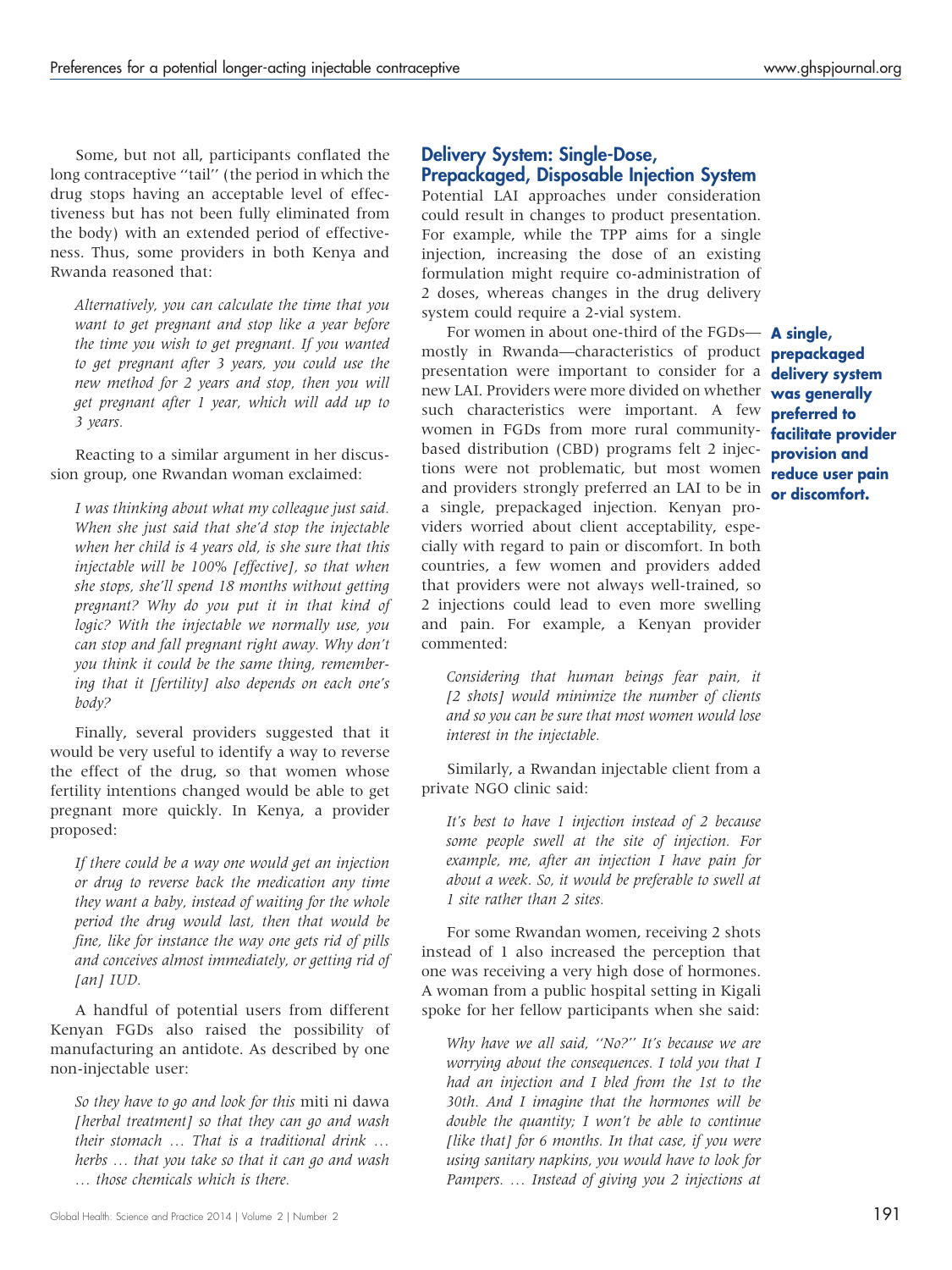the same time, I wish that they could mix the 2 medicines and give them in a single injection.

Providers and potential users in both countries were also concerned about the idea of having to mix medicines before giving an injection. Concerns related to improper mixing, and consequently a reduction in safety or effectiveness. Participants raised the same kinds of concerns if multiple injections were given from a single vial. For example, one injectable user in Rwanda worried that the medicines from the 2 different injections might not ''meet'' (within her body) causing her some concern about the effectiveness of the LAI. Others described having more confidence in a product that was already premixed and packaged; it would be possible to check the expiry date as well. A potential user from Rwanda explained:

I think it would be a good thing if the longer-acting injectable is put in a single dose, because it would prevent people from having to first mix it before giving it, or from not drawing out all of the medicine from the vial. The provider will spend less time with the client, because he is not going to have to prepare. It will also prevent him from giving an incomplete dose to the clients.

Finally, current or past injectable users in 2 of the Rwandan FGDs, as well as a dozen providers from Kenya and Rwanda, preferred that a new LAI be delivered through disposable needles to ''protect users from infections.''

### Cost: US\$4 or Less Per Year in a Public-Sector Program

Cost was an important consideration for policy makers and providers but not so much for potential users.

Cost was one of the most important considerations for international opinion leaders, policy makers, and providers, but one of the least important considerations for most potential users. For the opinion leaders, affordability was the second most common response (14 of 28) to an open-ended question about which characteristics would be most important for a new LAI. One opinion leader stated:

Cost of the final product may be a challenge. It should be less than the cost of 2 DMPA 3-month injections we currently use.

Another respondent said that a key issue is:

Price ... [An LAI] needs to compete; I'd say a unit price at less than [US]\$4 per year.

The reasons for women's low concern about cost were varied. Women in some Kenyan FGDs were already paying for contraception and consequently appeared willing to pay US\$4, or approximately 350 shillings, per year for an LAI. For example, women already paid 20–100 shillings (US\$0.24–\$1.18) per cycle of pills, and some IUD or implant users reported paying 1,500–3,500 shillings. And, although injectables were free through the public sector, Kenyan women who obtained their method through a private-sector clinic or were compelled to buy their injectable at a chemist or drug shop because of stockouts, reported paying 150–300 shillings per injection. Clinics catering to higher-income segments might charge even more, according to several Kenyan policy makers and program implementers.

In Rwanda, a few women who received their injectable at a private or NGO facility reported paying 700–1,000 francs (US\$1.16–\$1.66) for a 3-month injectable, and several women suggested that the 2-month injectable cost 1,500 francs per dose, or 9,000 francs per year. Nevertheless, most women reported that they would not pay US\$4 (approximately 2,400 francs) for an LAI, given that all other methods could be obtained for free. Women in the more rural FGDs were especially clear about the difficulty of paying. For example, one woman said:

It will be used by women with money. I'm not saying it is not going to be used, but we have a lot of poor people. There are some who may not even have 100 Rwandan francs a month. Others might have that, but they have a family. You know, child care may cost 5,000 or 6,000 francs a month.

On the other hand, women in several FGDs per country suggested that injectables can lead to cost savings, especially due to reduced bleeding and therefore less need to purchase hygiene products. Several also suggested that fewer trips to the clinic for an LAI would save money. Policy makers and providers also added that there could be systems savings due to lower client load.

### **DISCUSSION**

This research identified strong support for the development of a longer-acting injectable contraceptive method for multiple reasons. An LAI would build on the existing popularity and high use of injectables; reduce the travel time and number of clinic visits needed for users; and increase convenience.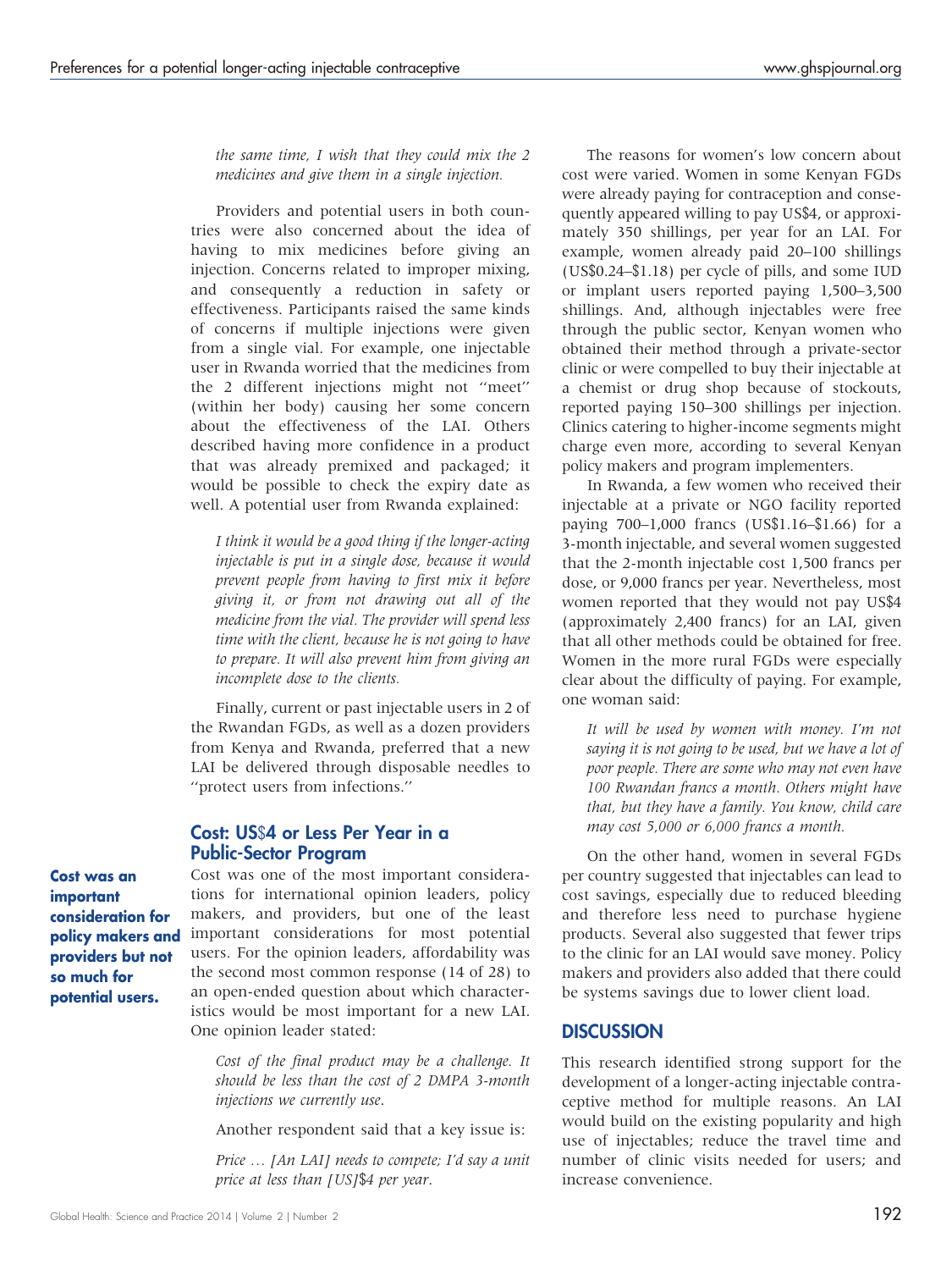Some of the findings about desired attributes have immediate implications for LAI development activities. For example, there was little disagreement that a new LAI should be **highly effective**. The actual level of effectiveness needed to generate demand may vary somewhat, but potential users and providers thought the LAI would be acceptable as long as the method is perceived to be as effective as current injectable formulations. Additionally, potential users and providers expressed strong preferences for a product that was delivered in a **single injection** rather than 2 injections, was **prepackaged**, and could be disposed after one use. A prepackaged, single use, disposable LAI was associated with less pain for injectable users, higher levels of product safety and efficacy, and greater efficiency for providers.

Other TPP-related information indicates the need for more tailored communication and counseling approaches to ensure acceptability and adherence within clinical trials and beyond. For example, while almost all participants agreed that an LAI with few or no side effects and a rapid return to fertility was desirable, they were also quick to recognize that most contraceptive methods had side effects. Some side effects—especially heavier bleeding or loss of libido—were viewed as less acceptable than others. If LAI use were associated with lengthy periods of such side effects, it would offset one of the important perceived benefits of injectable use—that of discretion or privacy—by drawing attention to contraceptive use and potential disapproval from non-supportive partners. Other side effects, such as amenorrhea, appeared tolerable or even appreciated, as long as users and their providers had correct information about them. Similarly, although different lengths of return to fertility might affect the types of women most likely to use an LAI, many participants anticipated that an 18-month return to fertility could be acceptable, if women were properly counseled about it.

The study did identify widespread misunderstanding about contraception, in general, and injectables specifically, among both providers and users. In particular, misperceptions about the effect of menstrual side effects on fertility, as well as variation in and reasons for injectablerelated return to fertility should be addressed for existing injectables and new LAI methods.

Finally, this assessment of TPP characteristics revealed some interesting country-level differences, serving as a reminder that product demand is likely to depend on the specific context. In

Rwanda, the potential for an LAI to last 6 months **A potential** was a welcome alternative to shorter-acting longer-acting methods such as condoms, pills, and 3-month **injectable should** injectables, particularly in more rural areas where **be highly effective** contraceptive resupply could be difficult. In Kenya, and delivered where women appeared to access a wide variety of **in a single,** contraceptive options at a range of costs through a more diverse set of public, private, and/or NGO **disposable** clinics, cost and the potential for service provision system. through community-based workers were less important, while concerns about ensuring the quality and control of LAI delivery were greater.

# prepackaged,

### **Limitations**

The study has several limitations. We tried to reduce selection bias by approaching potential participants directly, rather than having clinic staff identify and recruit them. Nevertheless, because participants were drawn from health facilities, our findings may not represent the opinions of women who do not access family planning services through clinics or who do not use contraception at all. The study's qualitative design and small sample size prevent us from making recommendations about the composition of specific characteristics that would optimize demand. However, the in-depth discussions about TPP characteristics from a range of stakeholders including policy makers, program managers, providers, and potential LAI users offer evidence of widespread support for the introduction of an LAI, as well as guidance about product characteristics that may be most or least important to target. Further quantitative research would be needed to determine the extent to which themes identified in this study can be generalized.

Lengthy menstrual bleeding as a potential side effect of a longer-acting injectable would offset the benefit of discreet use of injectables.

### **CONCLUSION**

This study provides evidence of strong acceptability for an LAI. Furthermore, it provides some guidance related to product characteristics that should be prioritized in the development process, while also serving as a reminder that eventual demand will be influenced by policy and service delivery decisions that affect potential users' knowledge about, access to, and correct use of the method.

Acknowledgments: We extend our gratitude to the contraceptive clients, providers, and program and policy implementers who participated in this study. We would like to thank the field teams in Kenya and Rwanda for their skillful efforts in recruiting participants, conducting interviews, and transcribing hours of audio recordings. The Kenya field team included Lucy Anziya, Jane Musia, Benson Mutuku, and Rosemary Wangui. In Rwanda, we thank the assistant field coordinator, Marie Rose Uwizeye, and data collectors, Winifride Mukamugenga,